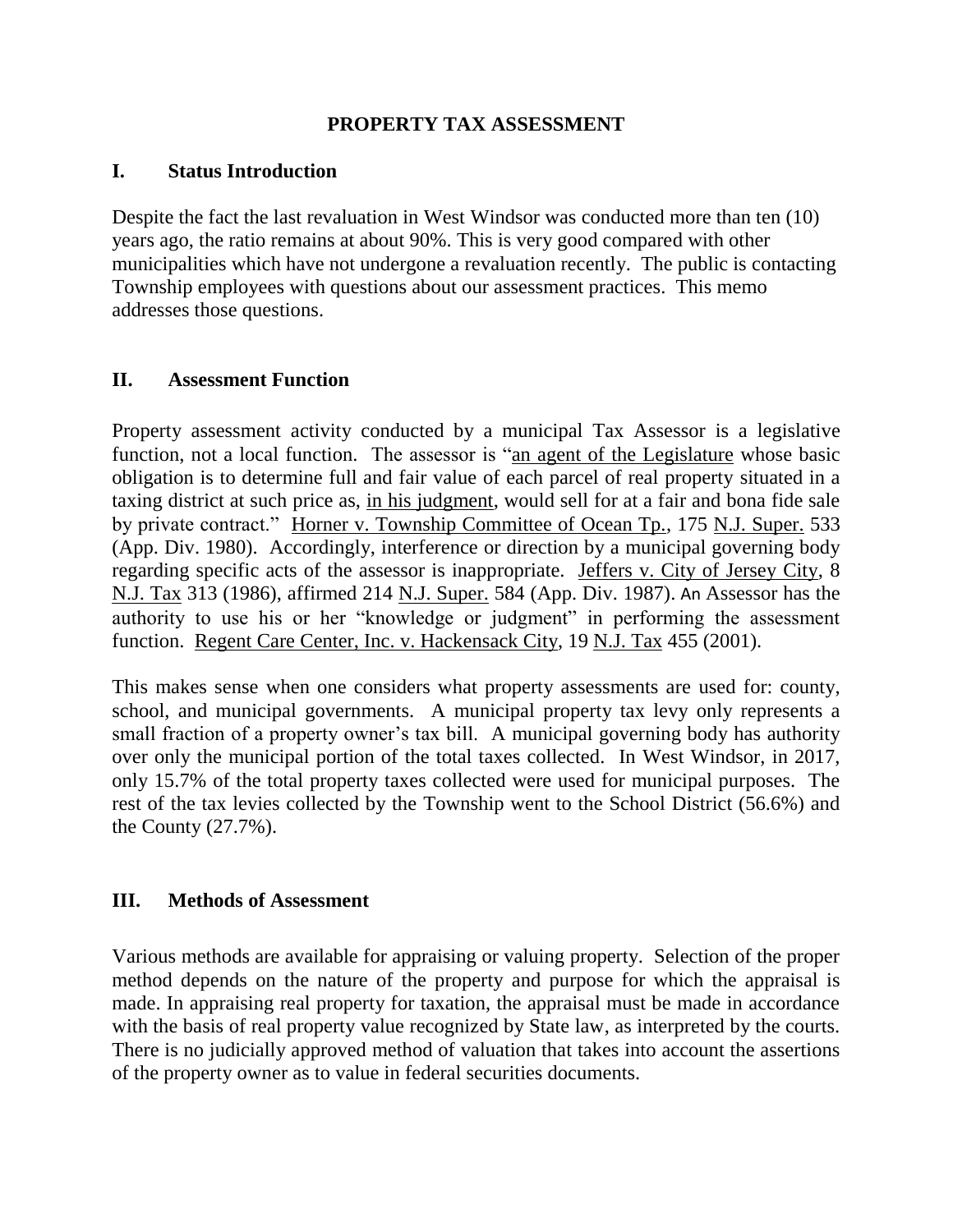The Replacement Cost Approach (commonly used for new construction) estimates the cost of creating a building with the same or equivalent utility as a similarly developed property, as nearly as current prices and standards of material and design allow. The Sales Comparison Approach attempts to find market value through a comparison of the subject property with similar properties which have been sold for a known sum of money by way of verifiable, arms-length transactions. The Income Approach analyzes the future income stream produced by a property to estimate the sum which might be invested to purchase the property in order to receive future benefits. Whenever possible, all three approaches should be used in the valuation of every property. However, one approach may be more relevant than another and have more weight in the valuation process.

Information contained within Security and Exchange Commission (SEC) filings is not meaningful or relevant when applying one of the 3 valid methods for determining property value for tax purposes. In fact, this information cannot be lawfully considered by the Tax Assessor, because such information does not fall into one of the accepted approaches above. The value identified on the form is simply a declaration of the property owner's "belief" of the property's value and can include other factors which bear no importance relative to determining property value. The SEC does not require the property owner to use one of the 3 valid methods for estimating the value of its property. These numbers may be inflated by a property owner to increase perceived value of a company's real estate holdings and to attract potential investors. This information is inherently unreliable and unstable.

# **IV. Spot Assessment**

Spot assessment is the unconstitutional practice of arbitrarily singling out certain property for an assessment increase. Without "just cause," a tax assessor is legally prohibited from taking this action. Berkley Arms Apartment Corp. v. Hackensack City, 6 N.J. Tax 260 (1983). "Just cause" would be present when information becomes available that would allow an assessor to revise the assessment using one of the 3 valid methods for determining property value for tax purposes. Sage v. Bernards Tp., 5 N.J. Tax 52 (1982).

# **V. Legal Response to Proposed Change in Assessment**

If a few commercial properties were reassessed using SEC filings as a basis for the increased assessments, the Township would lose in Tax Court if the property owners initiated litigation. SEC filings are not legitimate, accepted grounds on which to base a property assessment under New Jersey law. The property owner would hire an expert appraiser to apply one of the three accepted methods of valuation. The SEC filings that indicate property value are not stable and inherently unreliable as we have no understanding of the basis upon which the owner's own assessment is made.